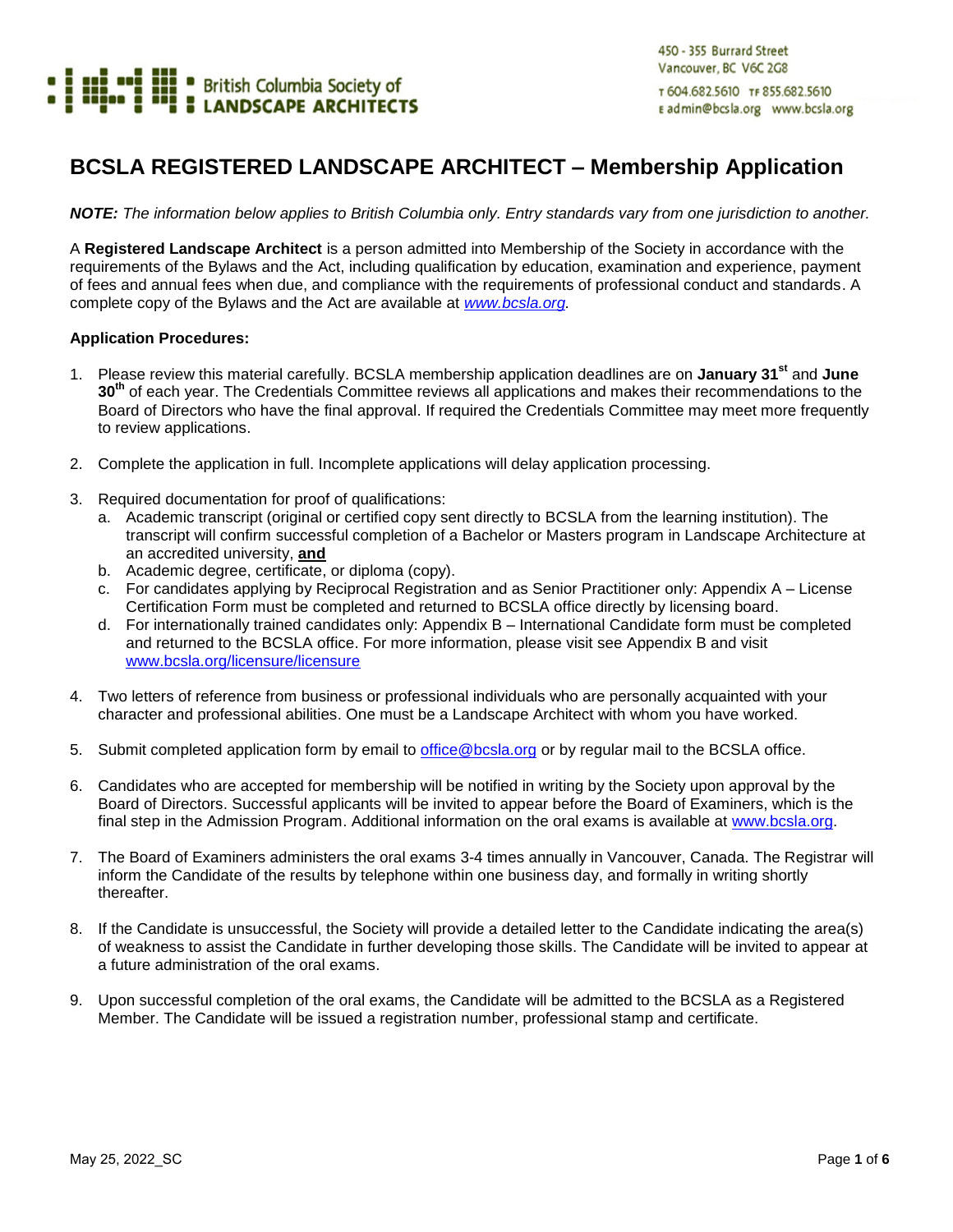| c<br>, |
|--------|
|--------|

#### **APPLICATION FOR REGISTERED MEMBERSHIP**

*(please type or print clearly in black ink)* 

*full-face* 

*photograph*

| <b>Preferred Address for Correspondence:</b>                                                                                                                                                                                                                                               | $\Box$ Residence or | $\Box$ Business |  |
|--------------------------------------------------------------------------------------------------------------------------------------------------------------------------------------------------------------------------------------------------------------------------------------------|---------------------|-----------------|--|
| I hereby apply, by the method(s) indicated below, for Membership and Registration into the British Columbia Society of<br>Landscape Architects and submit the following information:                                                                                                       |                     |                 |  |
| $\Box$ By Written Pre-Examination (L.A.R.E.): I have met the minimum qualification for Membership as substantiated by<br>the enclosed experience record.                                                                                                                                   |                     |                 |  |
| □ By Reciprocal Registration (CA and USA only): I am a Registered Member of a Regulatory Landscape Architect                                                                                                                                                                               |                     |                 |  |
| Agency. Please submit Appendix A - License Certification Form - must be completed by licensing board.                                                                                                                                                                                      |                     |                 |  |
|                                                                                                                                                                                                                                                                                            |                     |                 |  |
|                                                                                                                                                                                                                                                                                            |                     |                 |  |
| Registration Now in Force: Yes Alb. Please explain: Albert Communication Now in Force: Yes Alb. Please explain:                                                                                                                                                                            |                     |                 |  |
| <b>Senior Practitioner:</b> I have ten (10) or more years of sustained experience <b>and</b> membership in another<br>Professional Landscape Architect Regulatory Agency. Please submit Appendix A - License Certification Form (Canada<br>and US) - must be completed by licensing board. |                     |                 |  |
| Registration Number: __________________________________                                                                                                                                                                                                                                    |                     |                 |  |
|                                                                                                                                                                                                                                                                                            |                     |                 |  |
| <b>Internationally Trained:</b> I am an applicant from another jurisdiction outside than those in North America.<br>Please review and submit Appendix B - International Candidate Form                                                                                                     |                     |                 |  |
| Registration Number: _________________________________                                                                                                                                                                                                                                     |                     |                 |  |
| Registration Now in Force: □ Yes                                                                                                                                                                                                                                                           |                     |                 |  |
|                                                                                                                                                                                                                                                                                            |                     |                 |  |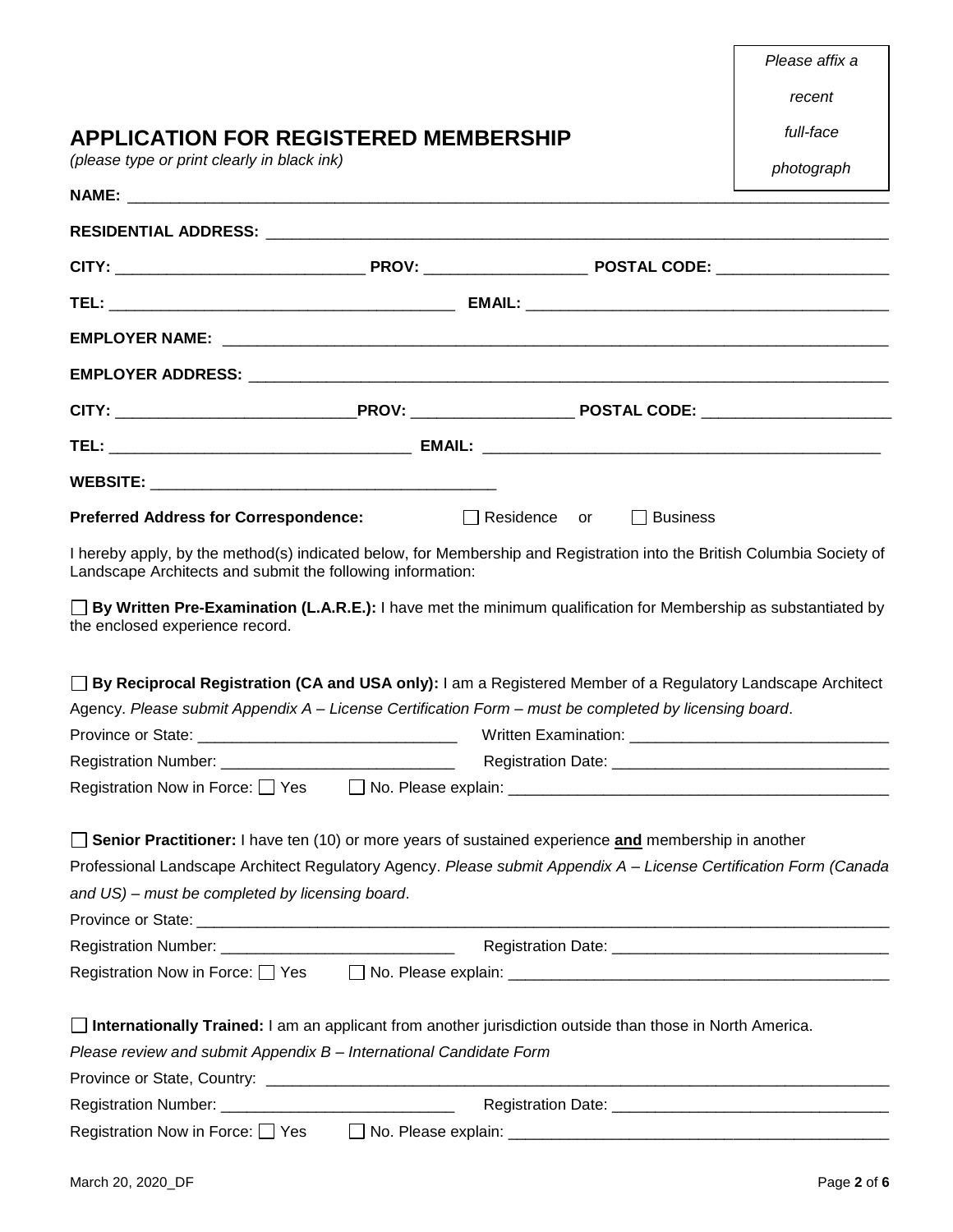**PART A. EDUCATION** *(original or certified copy of transcript sent directly to BCSLA from the learning institution)* 

|                                                                                                                  | <b>YEAR: ______________</b> ___ |
|------------------------------------------------------------------------------------------------------------------|---------------------------------|
|                                                                                                                  | <b>YEAR: _______________</b>    |
|                                                                                                                  |                                 |
| □ Bachelor of Landscape Architecture Degree from a CSLA or ASLA Accredited Program or                            |                                 |
| Master of Landscape Architecture Degree from a CSLA or ASLA Accredited Program                                   |                                 |
| Please contact the BCSLA office if you have a diploma/degree that is not from a CSLA or ASLA Accredited Program. |                                 |
| Internationally trained candidates must have an ICES Report sent directly to the BCSLA from ICES.                |                                 |

#### **PART B. REFERENCES** *(attach letters of recommendation from each of these two references)*

*Name two individuals (may be Landscape Architects, Business or Professional persons), who are personally*  acquainted with your character and professional abilities, giving complete addresses, phone numbers and email *addresses. One reference must be a registered Landscape Architect you have worked with, or worked for, who is personally acquainted with your professional abilities.*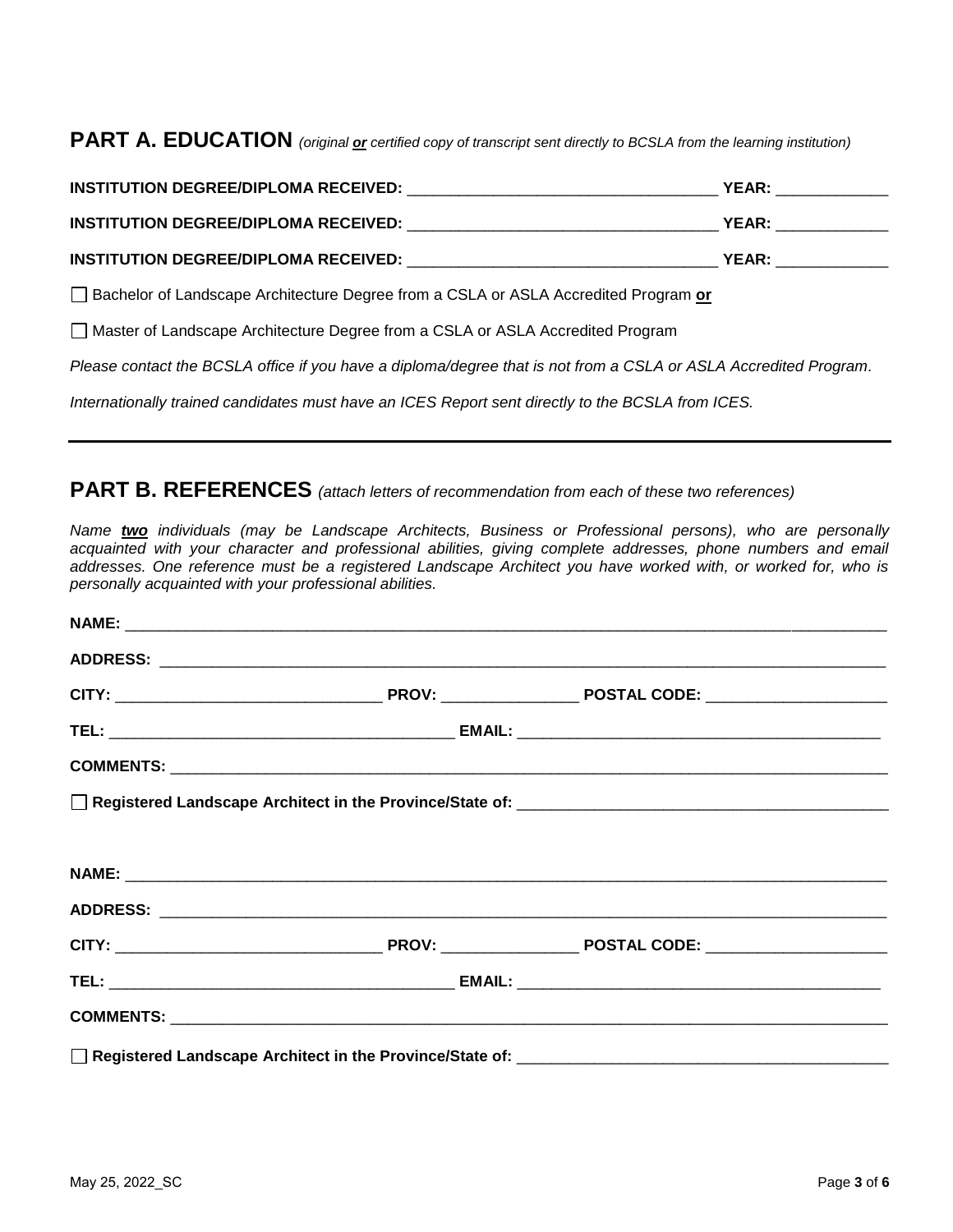# **PART C. PRACTICAL EXPERIENCE**

*NOTE:* All employment related to Landscape Architecture should be listed.

| <b>APPLICANT NAME:</b>       |            |                     |                                                            |                                         |
|------------------------------|------------|---------------------|------------------------------------------------------------|-----------------------------------------|
| <b>Employer Name/Contact</b> |            |                     | <b>WORK PERFORMED</b><br>Client Liaison<br>]Design         |                                         |
| <b>Address</b>               |            |                     | Construction Documentation<br>Specification Writing        |                                         |
| City                         | Prov/State | Postal/Zip Code     | Field Services<br>Other. Please explain:                   | Supervisor Stamp or<br>Signature if N/A |
| Telephone                    | Email      |                     |                                                            |                                         |
| Hours/Week                   |            | Dates of Employment |                                                            |                                         |
| <b>Employer Name/Contact</b> |            |                     | <b>WORK PERFORMED</b><br>Client Liaison<br>_lDesign        |                                         |
| Address                      |            |                     | Construction Documentation<br>Specification Writing        |                                         |
| City                         | Prov/State | Postal/Zip Code     | Field Services<br>Other. Please explain:                   | Supervisor Stamp or<br>Signature if N/A |
| Telephone                    | Email      |                     |                                                            |                                         |
| Hours/Week                   |            | Dates of Employment |                                                            |                                         |
| <b>Employer Name/Contact</b> |            |                     | <b>WORK PERFORMED</b><br>Client Liaison<br>Design          |                                         |
| Address                      |            |                     | <b>Construction Documentation</b><br>Specification Writing |                                         |
| City                         | Prov/State | Postal/Zip Code     | Field Services<br>Other. Please explain:                   | Supervisor Stamp or<br>Signature if N/A |
| Telephone                    | Email      |                     |                                                            |                                         |
| Hours/Week                   |            | Dates of Employment |                                                            |                                         |
| <b>Employer Name/Contact</b> |            |                     | <b>WORK PERFORMED</b><br>□Client Liaison<br>]Design        |                                         |
| Address                      |            |                     | <b>Construction Documentation</b><br>Specification Writing |                                         |
| City                         | Prov/State | Postal/Zip Code     | Field Services<br>Other. Please explain:                   | Supervisor Stamp or<br>Signature if N/A |
| Telephone                    | Email      |                     |                                                            |                                         |
| Hours/Week                   |            | Dates of Employment |                                                            |                                         |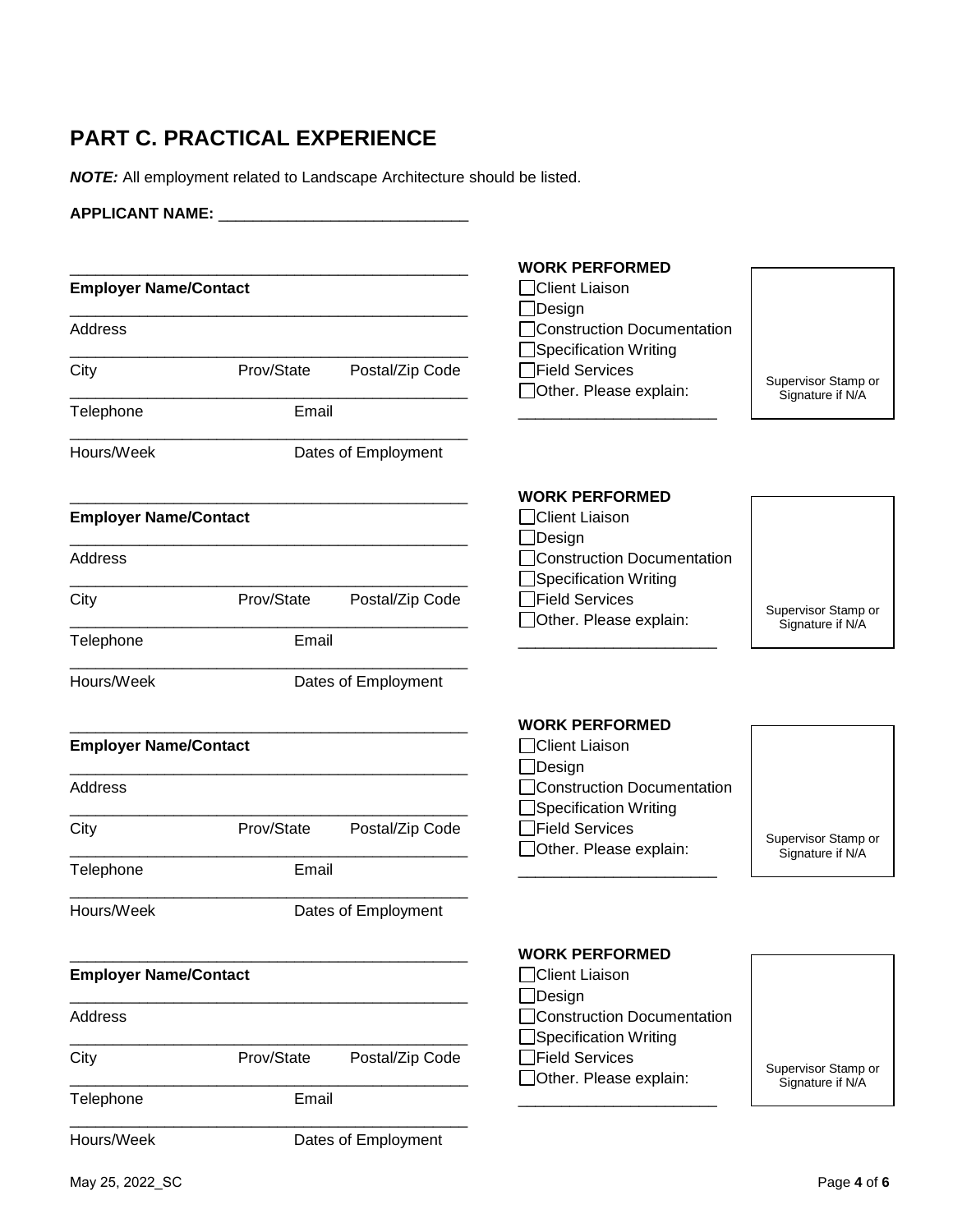### PART D. PROFESSIONAL ORGANIZATION SERVICE (e.g. BCSLA)

Name and Address of Organization

#### PART E. PUBLIC AND COMMUNITY SERVICE

**Name and Address of Organization** 

#### **PART F. REGISTRATION**

| Have you been denied registration in any province or state? | YES | NO |
|-------------------------------------------------------------|-----|----|
| If yes, please explain:                                     |     |    |
|                                                             |     |    |

# PART G. REASONS FOR MEMBERSHIP APPLICATION